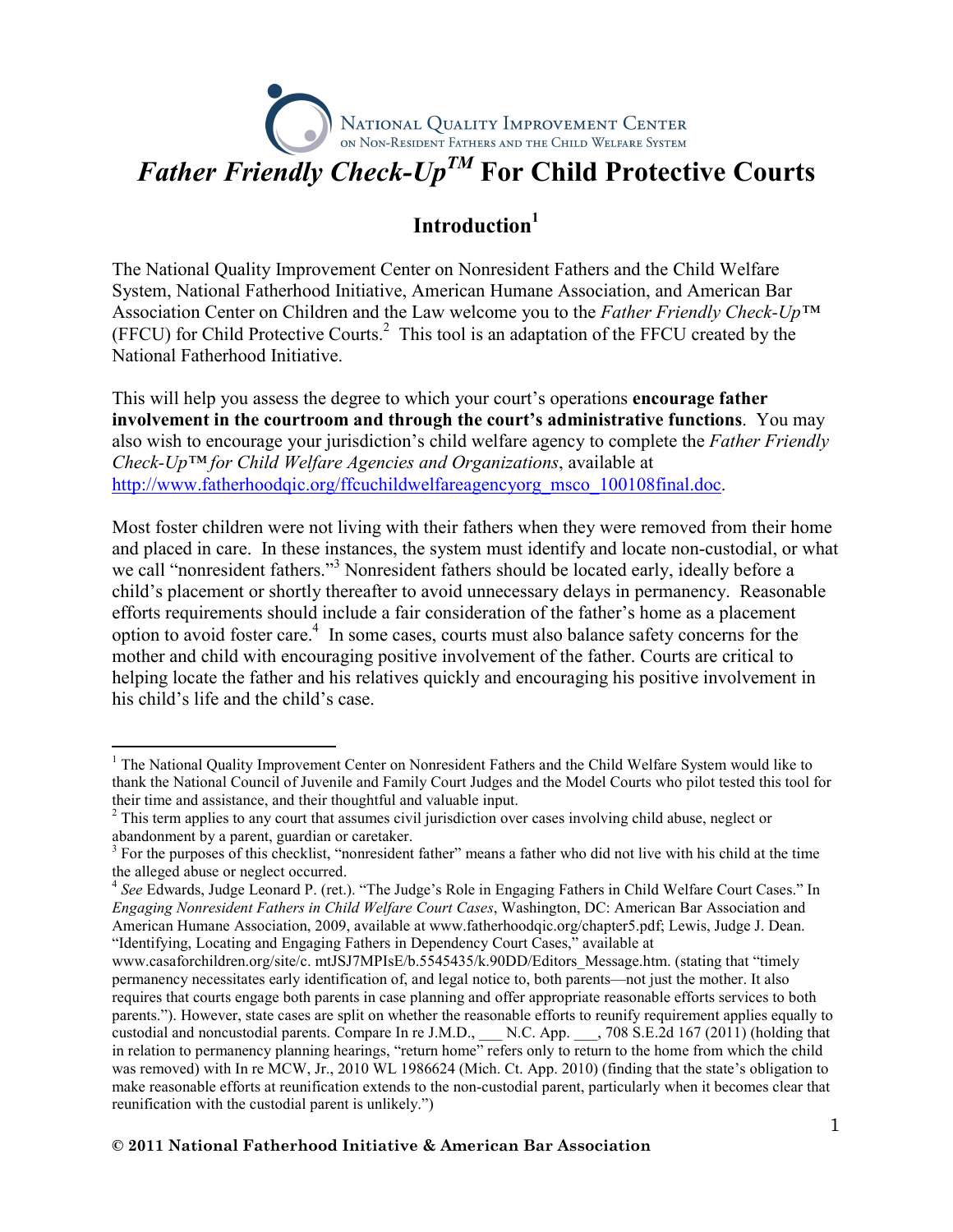A 2008 Urban Institute report showed that:<sup>5</sup>

- Nonresident father involvement was associated with more reunifications and fewer adoptions.
- High levels of nonresident father involvement resulted in a substantially lower likelihood of later maltreatment allegations.
- Children of highly involved nonresident fathers<sup>6</sup> exited foster care faster.

Despite this, the Federal Child and Family Services Reviews (CFSRs) have found that many states do not adequately involve fathers in any aspect of their child's case.

All parties that come before the Child Protective Court deserve and need individual attention. The purpose of this assessment is to help courts take an active, positive approach in creating an environment that involves fathers and fosters the healthy development of children.

# The Assessment Instrument

You are being asked to complete a short series of assessment checklists designed specifically for Child Protective Courts (the types of cases these courts hear are referred to as "dependency" proceedings in some jurisdictions). There is one checklist for each assessment category:

- Case Management and Courtroom Operations
- Organizational Philosophy and Court Administration
- Hiring, Training and Performance Reviews

### The checklists consist of statements about your court: Place a checkmark only in the boxes next to the statements that are true of your court.

By honestly assessing your court, you may discover that you can check only a few boxes in each category. If that's the case, don't worry: a low score is not an indication that your court is unfriendly toward fathers. You might find that your court includes fathers to a high degree in certain areas, but not in others. Use this assessment to identify areas for improvement, no matter what you discover.

# Who Should Complete this Assessment?

Depending on how your child protective court is organized it may be appropriate to have your administrative head (or his/her designee) complete this entire assessment. In some jurisdictions, it may be best to have the chief judge of the child protective court fill out all or part of the assessment. Depending on the number of judicial officers in your court and how involved administration is in guiding individual courtroom practice, it also may be appropriate to ask individual judicial officers to complete those sections of the instrument that relate to Case

<sup>-&</sup>lt;br><sup>5</sup> Chen, Henry, Karin Malm and Erica Zielewski. *More about the Dads: Exploring Associations between* Nonresident Father Involvement and Child Welfare Case Outcomes. Washington, DC: U.S. Department of Health and Human Services, Office of the Assistant Secretary for Planning and Evaluation, 2008. Available at http://aspe.hhs.gov/hsp/08/moreaboutdads/report.pdf.

<sup>&</sup>lt;sup>6</sup> For purposes of this study, "highly involved" means the father had visited his child at least once, and provided financial and nonfinancial support, according to the child's case worker.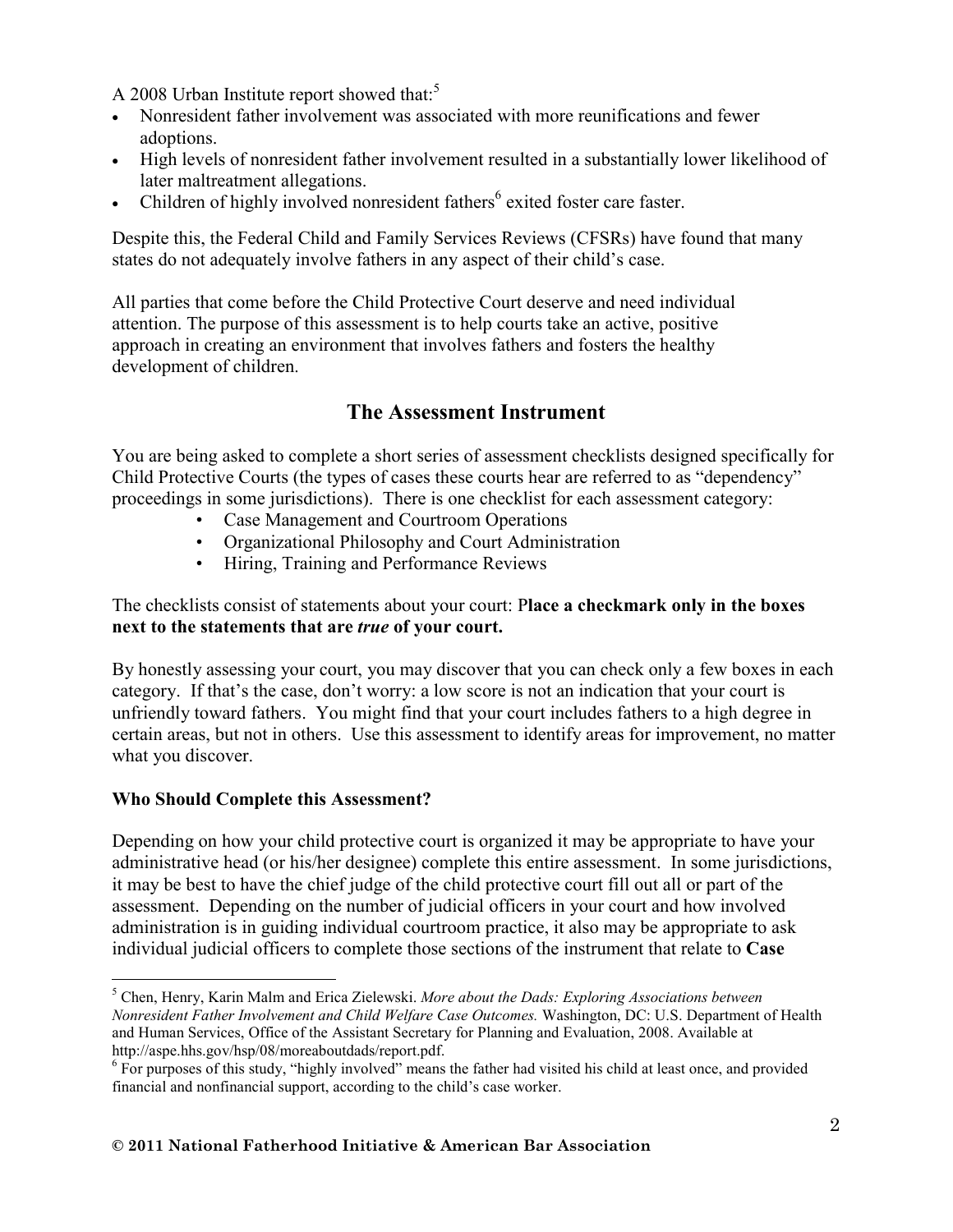Management and Courtroom Operations. In jurisdictions that use a courtroom team model (where attorneys are assigned to one judge), the judge, attorneys and case workers could each take the assessment and compare responses with each other and other courtroom teams. This would give each judge (and team) an opportunity to assess their courtroom practices as well as give the court administrator a clearer sense of the overall "father friendliness" of the court.

#### Your Father Friendly Score

After completing the assessment, you will receive a score for each category together with suggestions that the National Quality Improvement Center on Nonresident Fathers and the Child Welfare System has identified as best practices to increase the father friendliness of your Child Protective Court. You will then have the opportunity to use the score from the Father Friendly Check-Up<sup>TM</sup> to set goals and identify priorities that are unique to your court's way of serving children and families.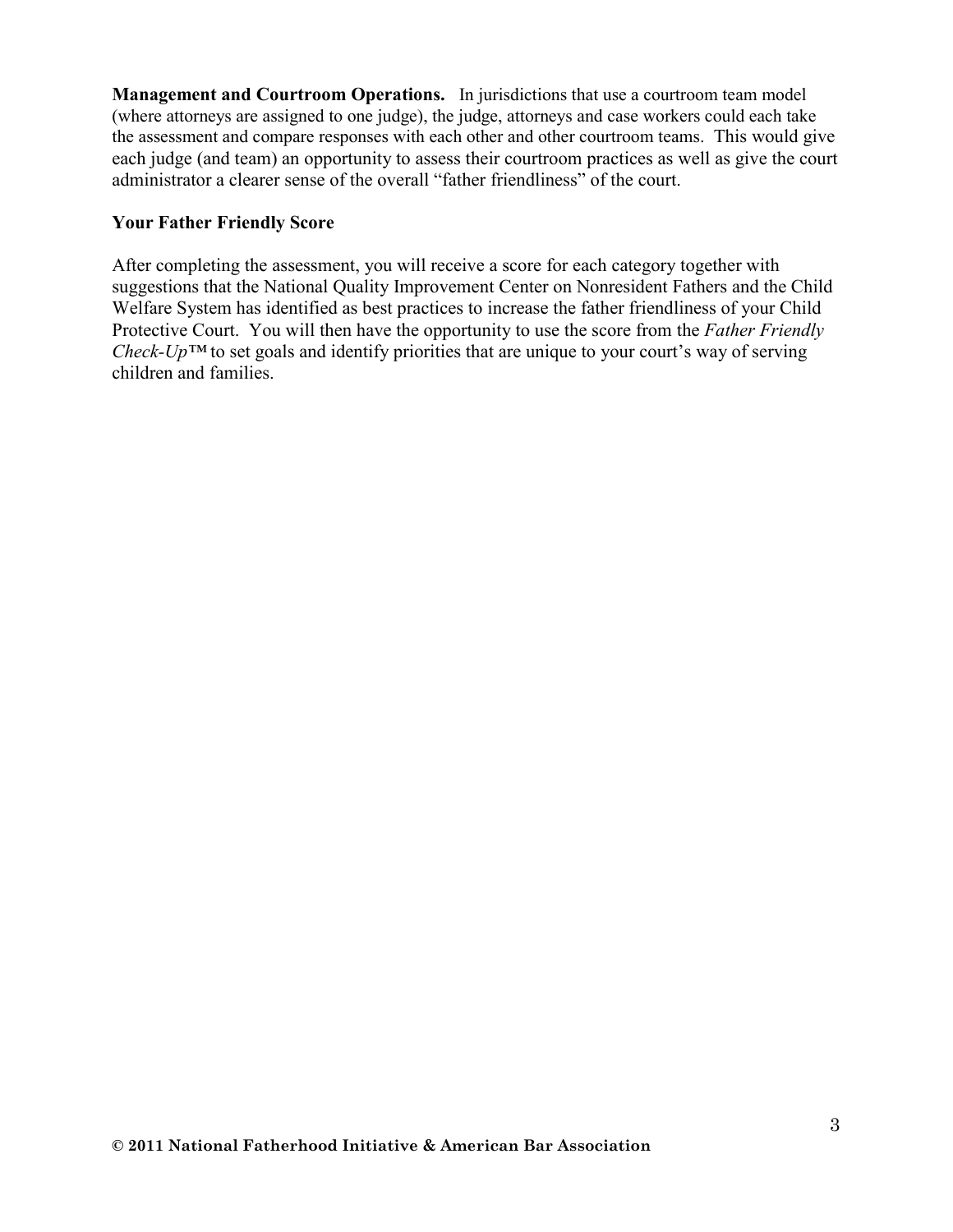# Case Management and Courtroom Operations

Consider how your courtroom practices promote father engagement throughout the life of a case. Check each box only if the statement is true of the judges and judicial officers in your court.

| <b>Judges and Judicial Officers:</b> |  |
|--------------------------------------|--|
|--------------------------------------|--|

| Often communicate to caseworkers, all attorneys, and courtroom staff                                                                                                                                              |
|-------------------------------------------------------------------------------------------------------------------------------------------------------------------------------------------------------------------|
| that fathers and paternal family members are an important resource for<br>the child (e.g., as a potential placement option or in other ways to<br>provide care and support for the child).                        |
| Routinely ask in court, early in the case, what steps caseworkers and<br>government (agency) attorneys are taking to <i>identify and locate</i> fathers.                                                          |
| Routinely ask in court, throughout the life of the case, what steps<br>caseworkers and government (agency) attorneys are taking to <i>identify</i><br>and locate fathers.                                         |
| Usually ask in court, early in the case, what steps caseworkers and<br>government (agency) attorneys are taking to <i>contact</i> fathers.                                                                        |
| Routinely ask in court, throughout the life of the case, what steps<br>caseworkers and government (agency) attorneys are taking to contact<br>fathers.                                                            |
| Regularly encourage caseworkers and government (agency) attorneys,<br>to utilize child support enforcement resources and parent locator<br>technologies to identify and locate fathers.                           |
| Frequently ask in court, during the early stages of each case, what steps<br>caseworkers and government (agency) attorneys are taking to <i>involve</i><br>paternal relatives.                                    |
| Routinely ask in court, throughout the life of the case, what steps<br>caseworkers and government (agency) attorneys are taking to involve<br>paternal relatives.                                                 |
| Routinely ask and encourage mothers to provide accurate information<br>about the father and his relatives.                                                                                                        |
| If there is current or past evidence of domestic violence, routinely<br>encourage the agency to utilize screening mechanisms to assess whether<br>safety issues exist.                                            |
| Always support the early and consistent appointment of quality legal<br>representation for noncustodial fathers (e.g., by attorneys who receive<br>adequate training and pay, and who have reasonable caseloads). |
| Are always respectful of and positive about fathers and men when<br>interacting in the courtroom with family members.                                                                                             |
| Encourage fathers to play an active role in court proceedings.                                                                                                                                                    |
| Regularly ask whether caseworkers have made all relevant and<br>appropriate case information <i>available to</i> the father (e.g., case plans,<br>changes in child's placement, court hearing dates).             |
| Routinely ask what services are being provided to fathers.                                                                                                                                                        |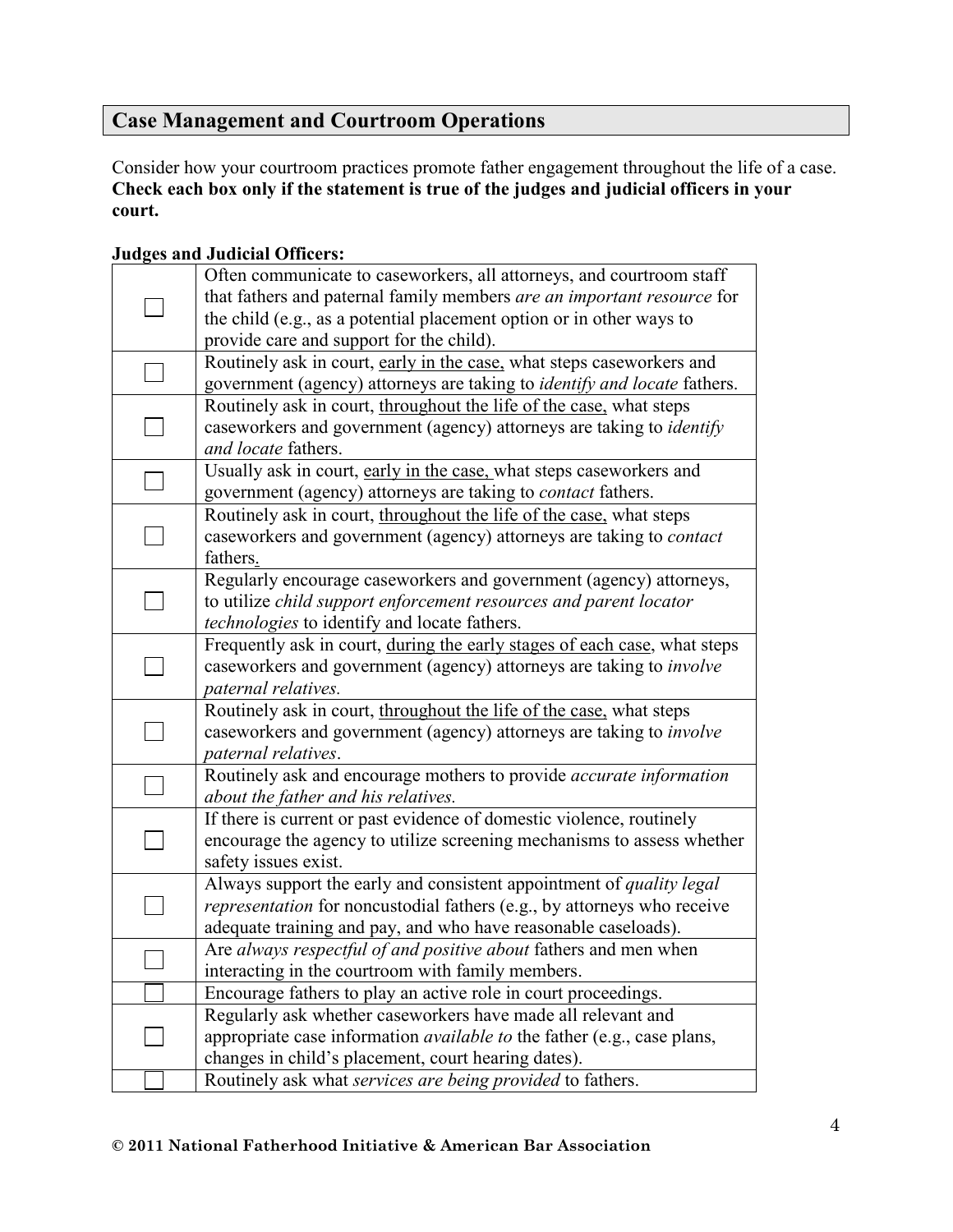|  | Always ensure that paternal and maternal relatives receive equal                                                                 |
|--|----------------------------------------------------------------------------------------------------------------------------------|
|  | consideration as placements and as other resources for children,                                                                 |
|  | including equal services and support to help them remain involved in                                                             |
|  | their children's lives.                                                                                                          |
|  | When safety concerns are present, regularly make accommodations for the                                                          |
|  | mother that still allows the father to be part of the proceedings (e.g., allow                                                   |
|  | them to appear separately before the court or in pre-trial settlements or                                                        |
|  | mediations).                                                                                                                     |
|  | Always ensure that the services the agency provides are <i>specifically</i>                                                      |
|  | <i>directed at fathers</i> (e.g., parenting classes or support groups for fathers,                                               |
|  | rather than parents generally), where appropriate.                                                                               |
|  | Expect all judges, courtroom staff, and attorneys to interact with fathers                                                       |
|  | in a gender-appropriate, non-blaming manner. Men often respond                                                                   |
|  | better to informational, problem-solving and practical conversations                                                             |
|  | than discussions of emotion and how they are feeling.                                                                            |
|  | Expect everyone in the courtroom to avoid using language that                                                                    |
|  | stereotypes men/fathers and women/mothers.                                                                                       |
|  | Always explain to fathers, in court, their rights and responsibilities.                                                          |
|  | Constantly emphasize the importance of fathers' involvement in the                                                               |
|  | court process and in the child welfare agency's case planning.                                                                   |
|  | Communicate in every case to family members that fathers are just as<br><i>important</i> as mothers in raising healthy children. |
|  | Routinely encourage caseworkers, attorneys and court staff to connect                                                            |
|  | fathers with individuals, organizations and peer support groups that can                                                         |
|  | help them become more involved, responsible, and committed fathers.                                                              |
|  | Whenever a history of domestic violence is revealed, encourage the                                                               |
|  | caseworker to assess how the father can be engaged while keeping the                                                             |
|  | mother and child(ren) safe.                                                                                                      |
|  | Ensure in all cases that a father seeking custody, who has not                                                                   |
|  | abused/neglected his child, is treated exactly as a mother would be in                                                           |
|  | the same situation (and not subjected to additional requirements or                                                              |
|  | procedures).                                                                                                                     |
|  | Ensure that, in all appropriate cases, noncustodial fathers receive                                                              |
|  | reunification services.                                                                                                          |
|  | Ensure that in all appropriate cases the father receives a case plan.                                                            |
|  | Ensure that whenever the father receives a case plan, he is told in court                                                        |
|  | what is expected of him under the plan and the resources he needs to                                                             |
|  | meet those expectations.                                                                                                         |
|  | Regularly help fathers <i>overcome barriers</i> to case participation (e.g., by                                                  |
|  | providing transportation to hearings or scheduling hearings and                                                                  |
|  | visitations when the father is available)                                                                                        |
|  |                                                                                                                                  |

\_\_\_\_\_ Total Score

TRIN TREST TEEST TEEST TEEST TEEST TEEST TEEST TEEST TEEST TEEST TEEST TEEST TEEST TEEST TEEST TEEST TEEST TEE<br>TRISPERSITEER TEEST TEEST TEEST TEEST TEEST TEEST TEEST TEEST TEEST TEEST TEEST TEEST TEEST TEEST TEEST TEEST welfare court cases. Washington, DC: ABA Center on Children and the Law.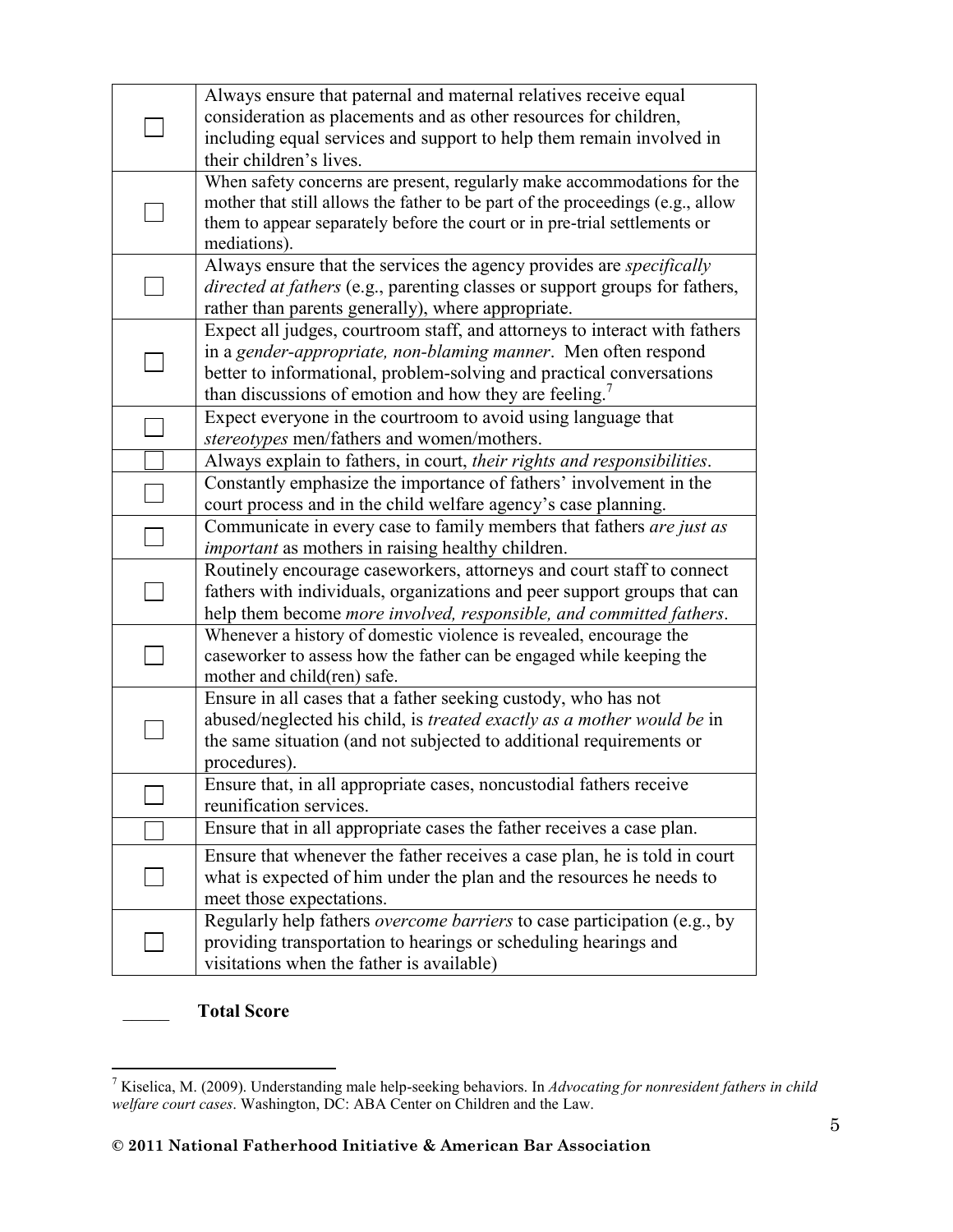# Organizational Philosophy and Administrative Activities

Think about your court's overall philosophy regarding fathers, and its rules, forms, policies, and standards of practice. Do they promote equal treatment and opportunities for fathers in child protection cases? Check each box only if the statement is true of your court.

#### Does Your Child Protective Court:

| Have court forms and orders that are gender neutral (use "he/she" "his/her" and<br>"mother/father" instead of using only male or female pronouns or terms) except<br>where gender-specific information is necessary to the case.                                                                             |  |  |  |  |
|--------------------------------------------------------------------------------------------------------------------------------------------------------------------------------------------------------------------------------------------------------------------------------------------------------------|--|--|--|--|
| Use intake and case adjudication/disposition forms or court order forms that have<br>spaces for listing specific identifying information about fathers.                                                                                                                                                      |  |  |  |  |
| Use intake and case adjudication/disposition forms or court orders that have<br>spaces for listing whether paternity/legal fatherhood has been established.                                                                                                                                                  |  |  |  |  |
| Have written court rules or other formal protocols that encourage both early and<br>ongoing efforts to identify and locate fathers.                                                                                                                                                                          |  |  |  |  |
| Have written court rules or other formal protocols requiring prompt notification<br>of noncustodial parents regarding hearings relating to their children.                                                                                                                                                   |  |  |  |  |
| Have access to adequate funding to support high quality court-appointed legal<br>representation for all indigent fathers in child protection cases.                                                                                                                                                          |  |  |  |  |
| Have, for distribution, parent guides, brochures, handbooks or other educational<br>materials about the dependency child protective court process, that includes<br>content on the involvement of fathers, available for distribution to litigants.                                                          |  |  |  |  |
| Provide a physical courthouse environment that is inclusive of fathers (e.g.,<br>having "family restrooms" or diaper decks in the men's restrooms, brochures in<br>waiting areas from local fathers' programs, or guides for parents that have<br>information for both custodial and non-custodial parents). |  |  |  |  |
| Encourage judges, judicial officers and attorneys to work with fatherhood<br>programs and organizations that serve fathers and families (e.g., by serving on<br>workgroups or speaking at each other's events).                                                                                              |  |  |  |  |
| Implement court personnel policies that value fathers who are employees of the<br>court (e.g., by having a paternity leave policy or quality of life programming that<br>appeals to dads as well as moms).                                                                                                   |  |  |  |  |
| Encourage judges, judicial officers and attorneys to use national father-<br>involvement resources and successful practice examples from other states to<br>engage fathers.                                                                                                                                  |  |  |  |  |
|                                                                                                                                                                                                                                                                                                              |  |  |  |  |

\_\_\_\_\_ Total Score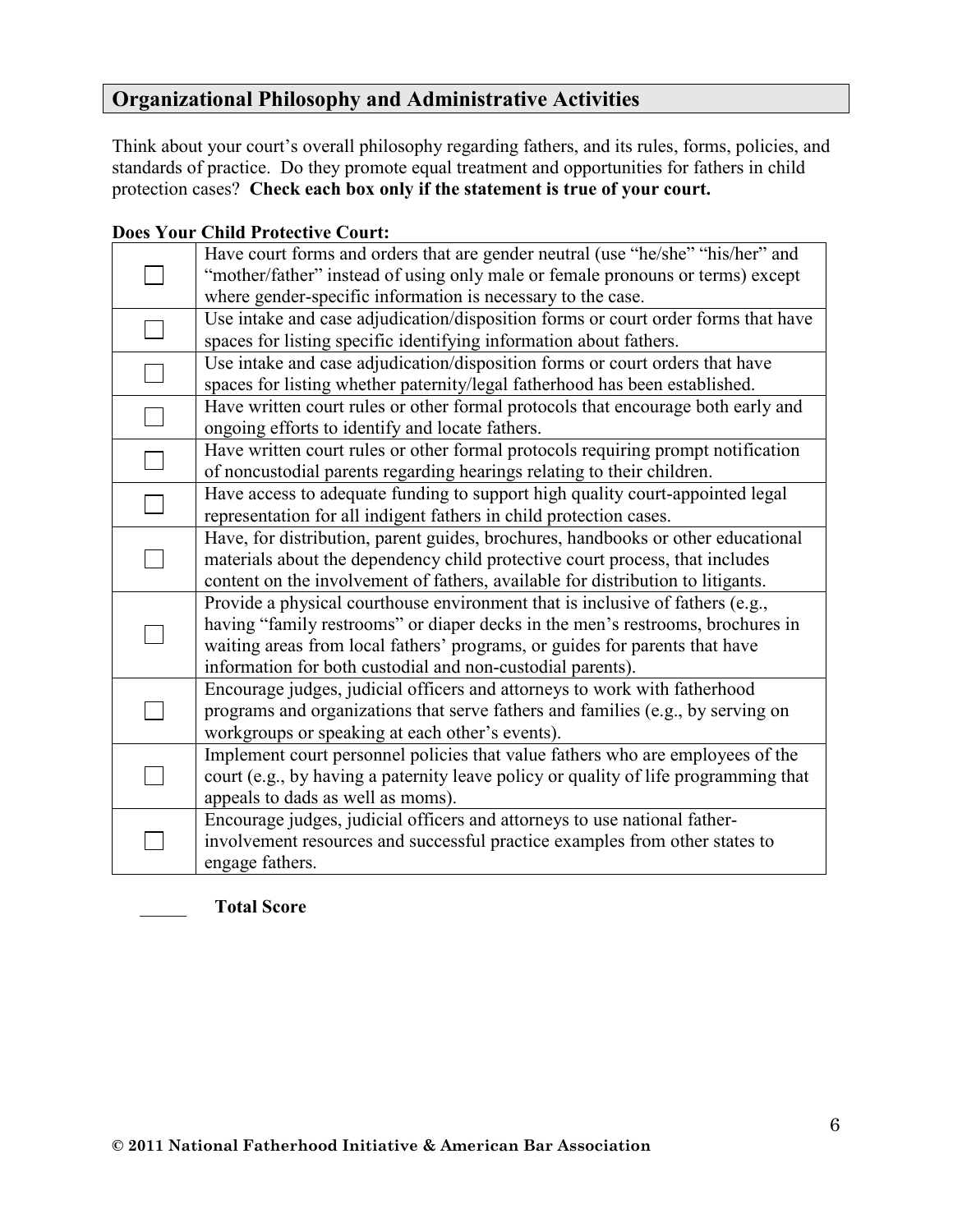# **Training**

Think about how your court hires, trains and assesses the performance of your judges, judicial officers other courtroom staff, and attorneys and other advocates. Check each box only if the statement is true of your court.

# Your child protective court:

| Provides materials on father involvement in child protective cases to new judges,<br>judicial officers and other professionals working in or with the court.                                                                                                                |  |  |  |
|-----------------------------------------------------------------------------------------------------------------------------------------------------------------------------------------------------------------------------------------------------------------------------|--|--|--|
| Provides training for judges and judicial officers on different aspects of engaging<br>and involving fathers in child protection cases.                                                                                                                                     |  |  |  |
| Provides training for attorneys and other advocates on different aspects of<br>engaging and involving fathers in child protection cases.                                                                                                                                    |  |  |  |
| Provides training for <i>judges and judicial officers</i> that specifically covers cultural<br>and practical barriers fathers in child protective cases face and how they can be<br>overcome and how the "learning styles <sup>8</sup> " of men differ from those of women. |  |  |  |
| Provides training for <i>attorneys and other advocates</i> that specifically covers<br>cultural and practical barriers fathers in child protective cases face and how they<br>can be overcome and how the "learning styles" of men differ from those of<br>women.           |  |  |  |

#### Total Score \_\_\_\_\_\_\_\_\_\_

<sup>&</sup>lt;sup>8</sup> For more information about male learning styles or help seeking behaviors, see Kiselica, Mark, "Understanding Male Help Seeking Behavior" in Representing Nonresident Fathers in Child Welfare Court Cases, Chapter 2 (2009).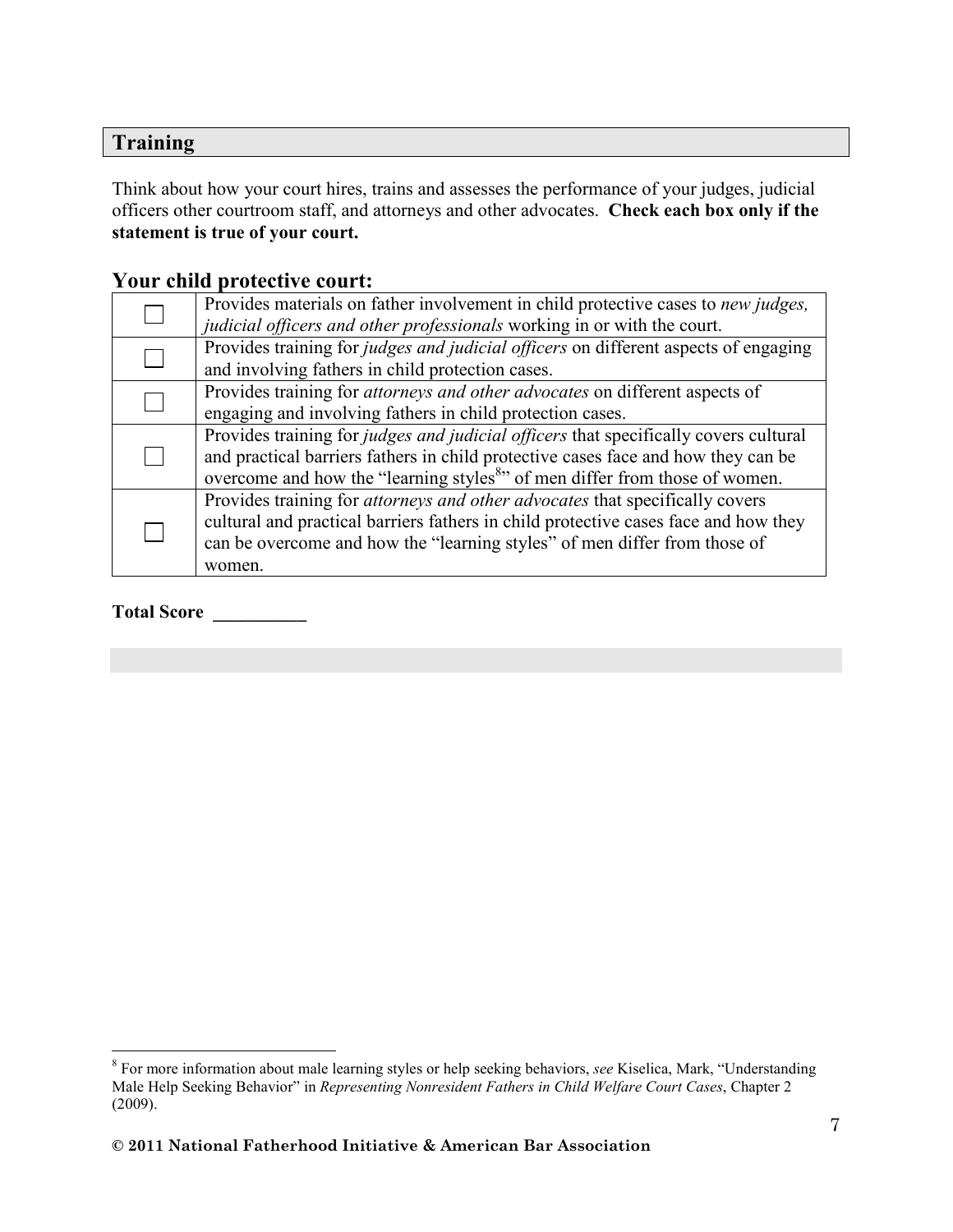# Assessment Category Analysis Worksheet

How to use this worksheet:

- 1. Transfer your scores from each checklist to the corresponding row on this worksheet.
- 2. Don't combine the scores from all categories to arrive at a total score, because that score can mislead you.
- 3. Focus on the scores within each category, because the goal is to make your court father friendly holistically. Determine whether your score in each category rates low, medium or high on father friendliness.
- 4. You should first target categories in which your score is low or medium on father friendliness. Then, revisit the statements that were not true of your court within those categories and use them as specific target areas to work on. In addition, you can use the specific tips below to improve your performance in categories where you received an unsatisfactory score.
- 5. After some period of time and the implementation of new policies, protocols or programs relating to father engagement, consider completing this assessment again to see how your court's score has changed over time.

| Checklist                                                     | Score | Legend                                     |
|---------------------------------------------------------------|-------|--------------------------------------------|
| Case Management and<br>Courtroom Operations                   |       | Low (0-10); Med. (11-20); High (21-30)     |
| Organizational Philosophy<br>and Administrative<br>Activities |       | Low $(0-3)$ ; Med. $(4-7)$ ; High $(8-11)$ |
| Training                                                      |       | Low $(0-2)$ ; Med. $(3)$ ; High $(4-5)$    |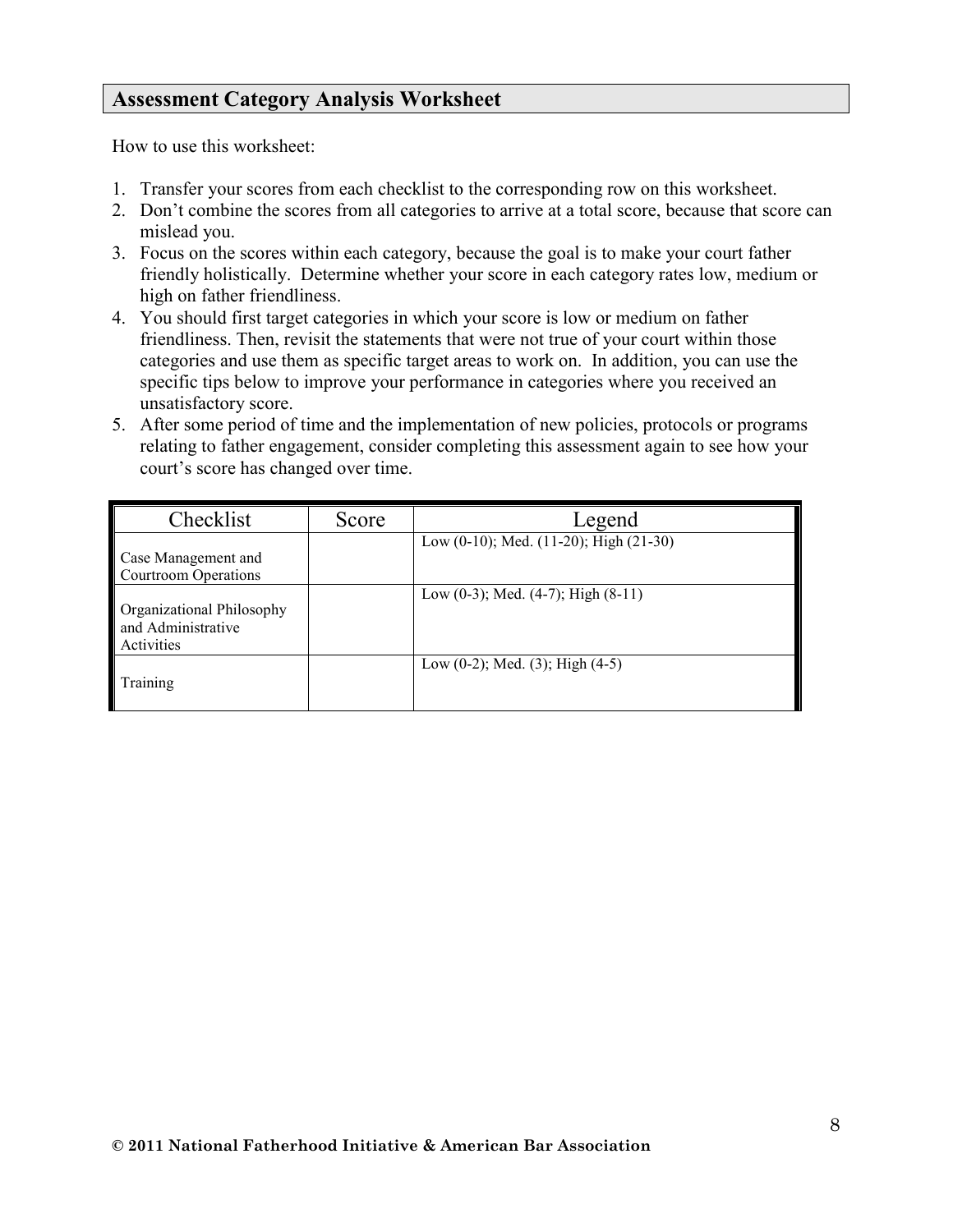# Case Management and Courtroom Operations

 If your court received a low score on the Case Management and Courtroom Operations section, consider taking the following steps to increase your court's father-friendliness:

 $\triangleright$  Encourage judges and judicial officers to develop a checklist or list of questions to ensure that the importance of father involvement is emphasized at each hearing.

Items to be covered could include:

- Steps the agency has taken to identify, locate, or contact the father
- What, if any, notice of hearings has been provided to the father
- Services that have been offered to the father
- How visits between the father and child have been going

 $\triangleright$  Ensure that judges interact directly and respectfully with fathers in the courtroom in a manner that sets a standard for how all parties should do so. Sample dialogues between judicial officers and fathers are available in The Judge's Role in Engaging Fathers in Child Welfare Court Cases by Judge Leonard P. Edwards (ret.) available at www.fatherhoodqic.org, and video clips for judges (also from Judge Edwards) on how to engage fathers are available at www.fatherhoodqic.org.

 $\triangleright$  Provide each judge who hears child protective cases with judicial bench cards on identifying, locating and engaging fathers, available from the American Bar Association Center on Children and the Law or the National Council of Juvenile and Family Court Judges, or at www.fatherhoodqic.org.

 $\triangleright$  Make information on local fatherhood programs and services targeted to fathers available to judges and judicial officers so they can ensure the fathers in their cases are receiving the most appropriate services. To find such programs, contact your local or state Department of Social Services or the National Fatherhood Initiative (www.fatherhood.org). The federal government's fatherhood website, www.fatherhood.gov, is also a good resource.

 $\triangleright$  Develop an affidavit to be completed and signed by the mother in any case where there is an unidentified nonresident father, with specific questions designed to jog the mother's memory and help the agency find the father.

 $\triangleright$  For mothers who have been victims of domestic violence, make sure their (and their children's) safety are taken into account at every step of the case.<sup>9</sup>

 $\overline{a}$ <sup>9</sup> For more information see the National Council of Juvenile and Family Court Judges' "Reasonable Efforts Checklist for Dependency Cases Involving Domestic Violence" (2009) and "Checklist to Promote Perpetrator Accountability in Dependency Cases Involving Domestic Violence (2011)," both available at http://www.ncjfcj.org/content/blogcategory/256/302/.